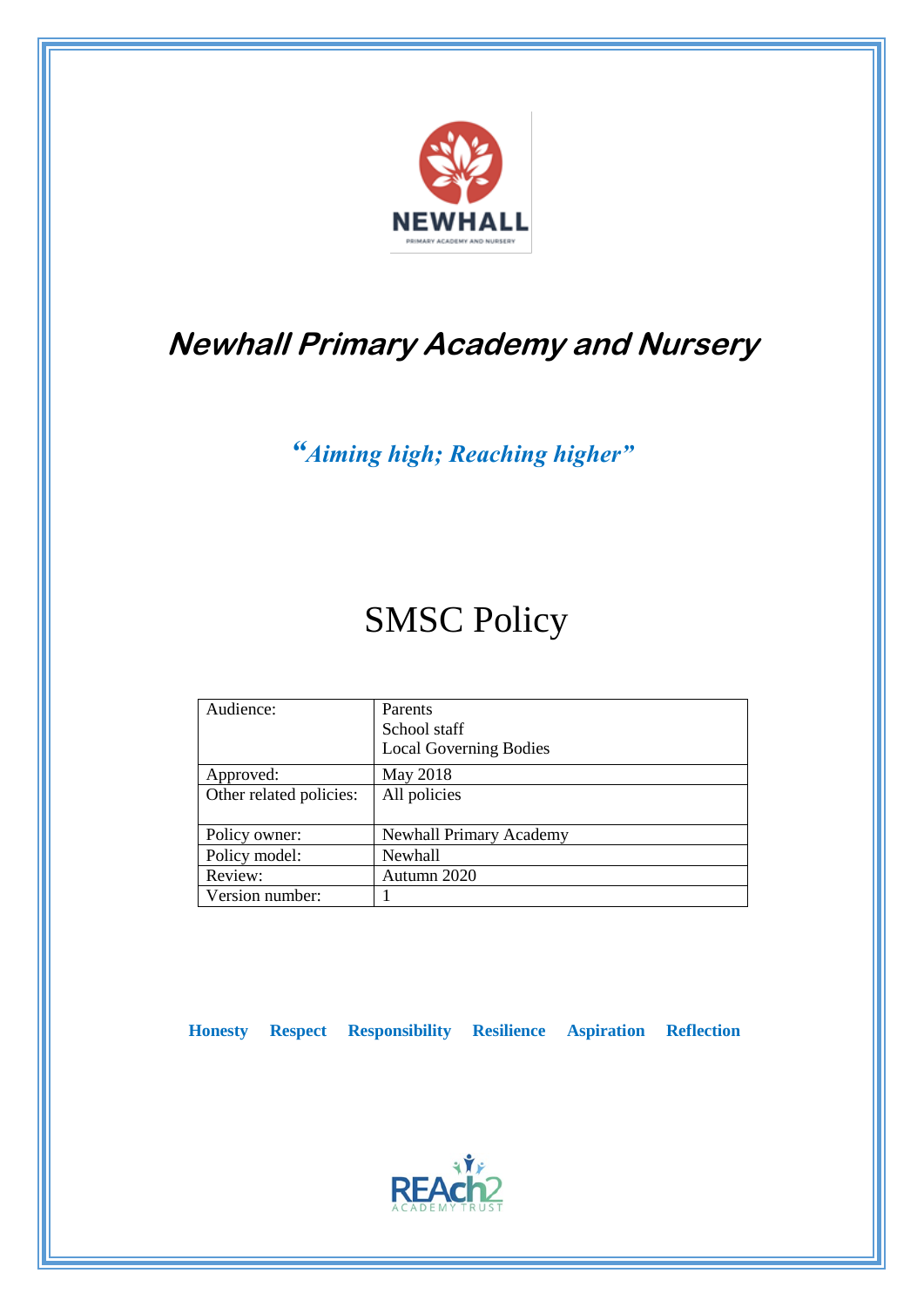## **Rationale**

At Newhall Primary Academy and Nursery, we recognise that social, moral, spiritual and cultural development is central to the education of all pupils and permeates the whole curriculum and ethos of the Academy and Nursery. It is reflected in the behaviours of individuals and in their interactions and also in the provision of teaching, resources and learning environments.

**Social development** relates to the development of knowledge and understanding and the acquisition of skills in relating to others. This begins with family and friends and extends to the wider community beyond. Pupils are taught to respect each other and to appreciate each other's similarities and differences. An awareness and understanding of, and respect for, the environments in which they live is also developed.

**Moral development** relates particularly to developing knowledge and understanding of right and wrong. Pupils learn to make choices in their behaviour through developing knowledge of boundaries and understanding of consequences. They learn by example and by practising through role-play, story and group activities.

**Spiritual development** is concerned with the exploration and development of feelings and emotions; personality, individuality and uniqueness; and knowledge and understanding of their own and different beliefs and cultures.

**Cultural development** is concerned with encountering the defining aspects of different cultures. Explorations of values, beliefs, customs, foods, artefacts and stories allow the pupils to make comparisons and develop knowledge of lifestyles and choices of others.

### **Strategies**

SMSC development is taught through and reflected in all areas of the curriculum and through all aspects of school life. Pupils are provided with the opportunities to gain in knowledge and understanding and to develop the skills they need to participate in the life of the diverse community in which they live. For example:

#### **Social**

- There is a high level of staffing at mealtimes and on the playground to promote appropriate social interaction. Pupils play together in group games and imaginative play on their own and with adults.
- Circle times feature in all classes promoting turn taking and social interaction.
- The PSHE scheme of work contains units on Healthy Me and Relationships.
- Children learn to be effective communicators through the school's approach to teaching and learning, including the use of symbols, photos, visible timetables and technology..
- Educational visits within the community, including swimming and museum visits.

#### **Moral**

- There is an agreed reward system in place so that all children can earn rewards for good behaviour as well as academic achievement. The rewards are handed out at weekly celebration assemblies so that everyone shares in the success.
- Regular meetings are held to discuss behaviour to ensure that all staff are supported and that ideas are shared.
- Support plans are agreed and implemented with the help of the SENCo.